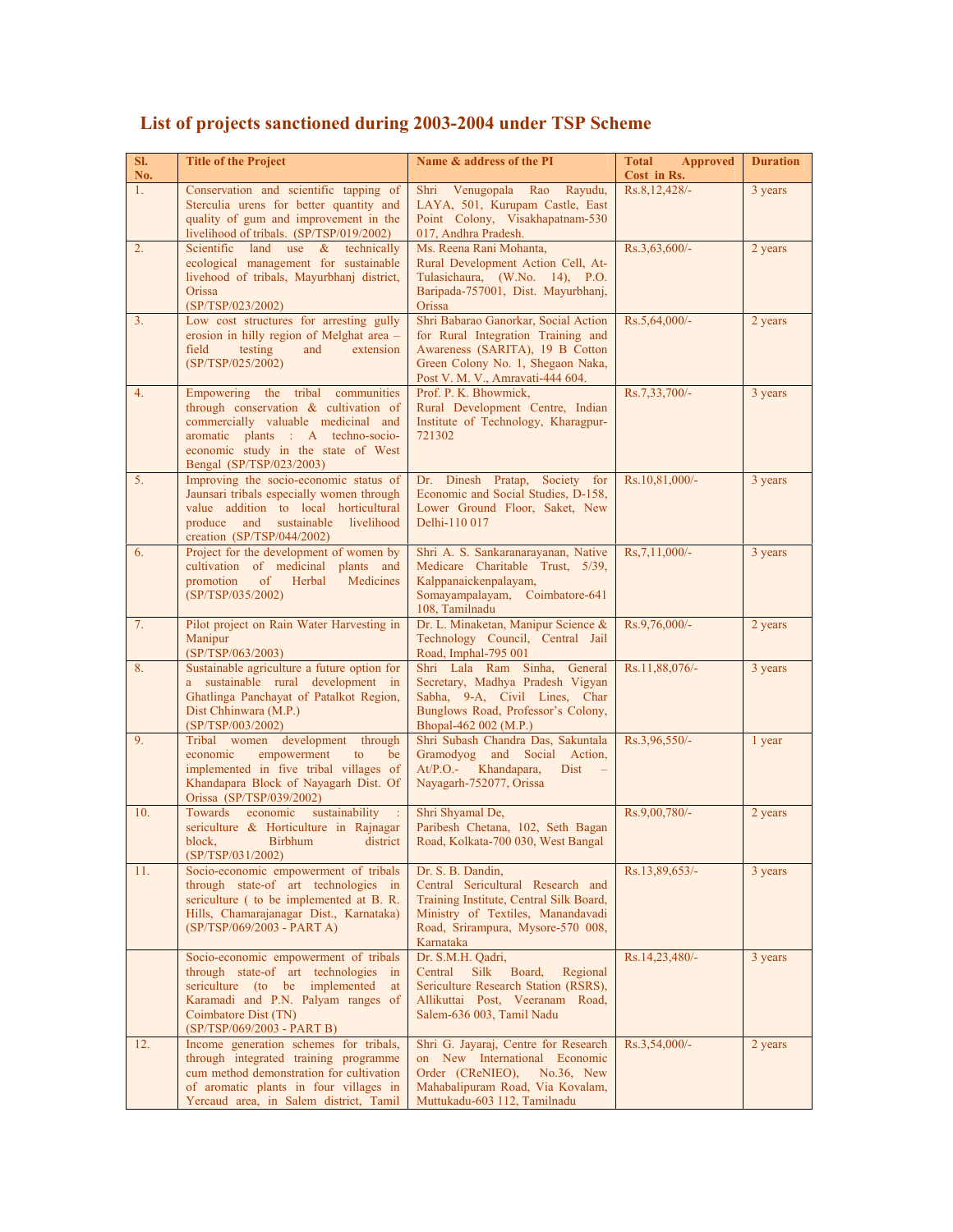|     | Nadu (SP/TSP/033/2003)                                                                                                                                                                                                                |                                                                                                                                                                                         |                |              |
|-----|---------------------------------------------------------------------------------------------------------------------------------------------------------------------------------------------------------------------------------------|-----------------------------------------------------------------------------------------------------------------------------------------------------------------------------------------|----------------|--------------|
| 13. | Propagation of Japanese Quail Broiler to<br>uplift the economy of the tribal women at<br>West Bengal (SP/TSP/058/2003)                                                                                                                | Dr. A. Das Roy.<br>SRI Aurobindo Anusilan Society,<br>Seharapara,<br>Suri-731101,<br>Dist-<br>Birbhum, West Bengal                                                                      | Rs.8,62,000/-  | 2 years      |
| 14. | Bamboo species of Arunachal Pradesh :<br>Documentation, adoption of modern<br>propagation techniques and scientific<br>management for sustainable production of<br>traditionally<br>utilized<br>species<br>(SP/TSP/021/2003)          | Dr. ((Mrs.) P. Rethy<br>North Eastern Regional Institute of<br>Science & Technology, Nirjuli-791<br>109 (Itanagar), Arunachal Pradesh.                                                  | Rs.10,53,000/- | 3 years      |
| 15. | Dairy cattle improvement programme<br>through scientific breeding plan and<br>artificial insemination in Champawat<br>district<br>(SP/TSP/071/2003)                                                                                   | Shri Ramesh Rawal.<br>Development<br>BAIF<br>Research<br>Foundation, 109, Mahavir Bhawan,<br>C-2, Karampura Complex, New<br>Dlehi-110015                                                | Rs.25,81,969/- | 3 years      |
| 16. | Introduction of low cost technologies of<br>Quail rearing for socio economic<br>enhancement of tribal women of Palaya<br>Mannan<br>and<br>of<br>Idukki<br>dist.<br>(SP/TSP/025/2003)                                                  | Dr. Sharad Jose .K, Peermade<br>Development Society, Post Box 11,<br>Peermade-685 531, Idukki Dist.,<br>Kerala                                                                          | Rs.10,51,120/- | 3 years      |
| 17. | Promotion of Lac cultivation in the tribal<br>area of Kaimur district (SP/TSP/022/2003)                                                                                                                                               | Shri Sanjeet Kumar Vanvasi Seva<br>Kendra, Adhaura, Dist. Kaimur<br>(Bhabhua), Pin - 821 116, Bihar                                                                                     | Rs.10,83,000/- | 3 years      |
| 18. | Training and Demonstration training on<br>floriculture (SP/TSP/002/2003)                                                                                                                                                              | Shri Narendra Rautela,<br>Voluntary Association for<br>the<br>Development of the Hills of<br>Uttarakhand (VADHU), Himaleya<br>Hotel, P.O. Ranikhet-263645, Distt<br>Almora (UTTRANCHAL) | Rs.6,04,000/-  | 18<br>months |
| 19. | Training on waste paper recycling<br>(Handmade Paper) to unemployed youth<br>& staff of Govt. Polytechnic, Port Blair,<br>Nicobar<br>Andaman<br>&<br>Island<br>(SP/TSP/001/2004)                                                      | Shri Sant Ram Dixit,<br>Jan Sewa Ashram, 65-E, Munirka<br>Village, (Near Gurudwara), New<br>Delhi-110067                                                                                | Rs.1,85,000/-  | 4 months     |
| 20. | Medicinal plants programme for health<br>and livelihood security of Scheduled Tribe<br>communities in selected areas of Andhra<br>Pradesh, Karnataka, Kerala, Maharashtra,<br>Tamil Nadu, Chattisgarh and Orissa<br>(SP/TSP/082/2003) | Dr. Padma Venkat,<br>Foundation for Revitalisation of<br>Local Health Traditions, # 74/2,<br>Jarakabande Kaval, Post Attur, Via<br>Yelahanka, Bangalore-560 064                         | Rs.28,24,100/- | 3 years      |
| 21. | Medicinal plants programme for health<br>and livelihood security of Scheduled Tribe<br>communities in selected villages of Gokak<br>and Belgaum Taluks of Belgaum District<br>in Karnataka<br>(SP/TSP/091/2003)                       | Shri S. M. Jirlimath,<br>Belgaum<br>Integrated<br>Rural<br>Development<br>Society<br>(BIRDS),<br>Naganur-591 319, Tq. Gokak, Dist.<br>Belgaum, Karnataka                                | Rs.16,59,000/- | 3 years      |
| 22. | Medicinal plants programme for health<br>and livelihood security of Scheduled Tribe<br>communities in Agasteeswaram Panchayat<br>union Kanyakumari District - Tamil Nadu<br>(SP/TSP/106/2003)                                         | Dr. V. Ganapathi, Vivekananda Rs.16,59,000/-<br>Vivekanandapuram,<br>Kendra,<br>Kanyakumari-629 702, Tamil nadu.                                                                        |                | 3 years      |
| 23. | Medicinal plants programme for health<br>and livelihood security of Scheduled Tribe<br>communities in selected villages of Uttara<br>Kannada<br>District,<br>Karnataka<br><b>State</b><br>(SP/TSP/100/2003)                           | Shri, Mukund Maigur, Kriyasheela<br>Geleyaru, Parimal Building, 6th<br>Cross Road, Malmaddi, Dharwad-580<br>007, Karnataka                                                              | Rs.16,59,000/- | 3 years      |
| 24. | Medicinal plants programme for health<br>and livelihood security of Scheduled Tribe<br>communities in selected villages (6 nos) of<br>Cuttack<br>District,<br>Orissa<br><b>State</b><br>(SP/TSP/096/2003)                             | Mrs.<br>Puspangini<br>Mohantty,<br>Sambandh, H.O. - Plot No.- A/48,<br>Nilakantha<br>Nagar,<br>Nayapalli,<br>Bhubaneswar-751012, Orissa                                                 | Rs.16,59,000/- | 3 years      |
| 25. | Medicinal plants programme for health<br>and livelihood security of Scheduled Tribe<br>communities in selected villages of Bastar<br>District,<br>Chhattisgarh<br><b>State</b><br>(SP/TSP/102/2003)                                   | Shri Tuneer Kumar Khelkar, Vikas<br>Mitra,<br>Tahasilpara,<br>Kondagaon-<br>494226 (Bastar), Chhattisgarh                                                                               | Rs.16,59,000/- | 3 years      |
| 26. | Medicinal plants programme for health<br>and livelihood security of Scheduled Tribe                                                                                                                                                   | Shri K.J.N.<br>Gowtham<br>Shankar,<br>Integrated<br>Development<br>through                                                                                                              | Rs.16,59,000/- | 3 years      |